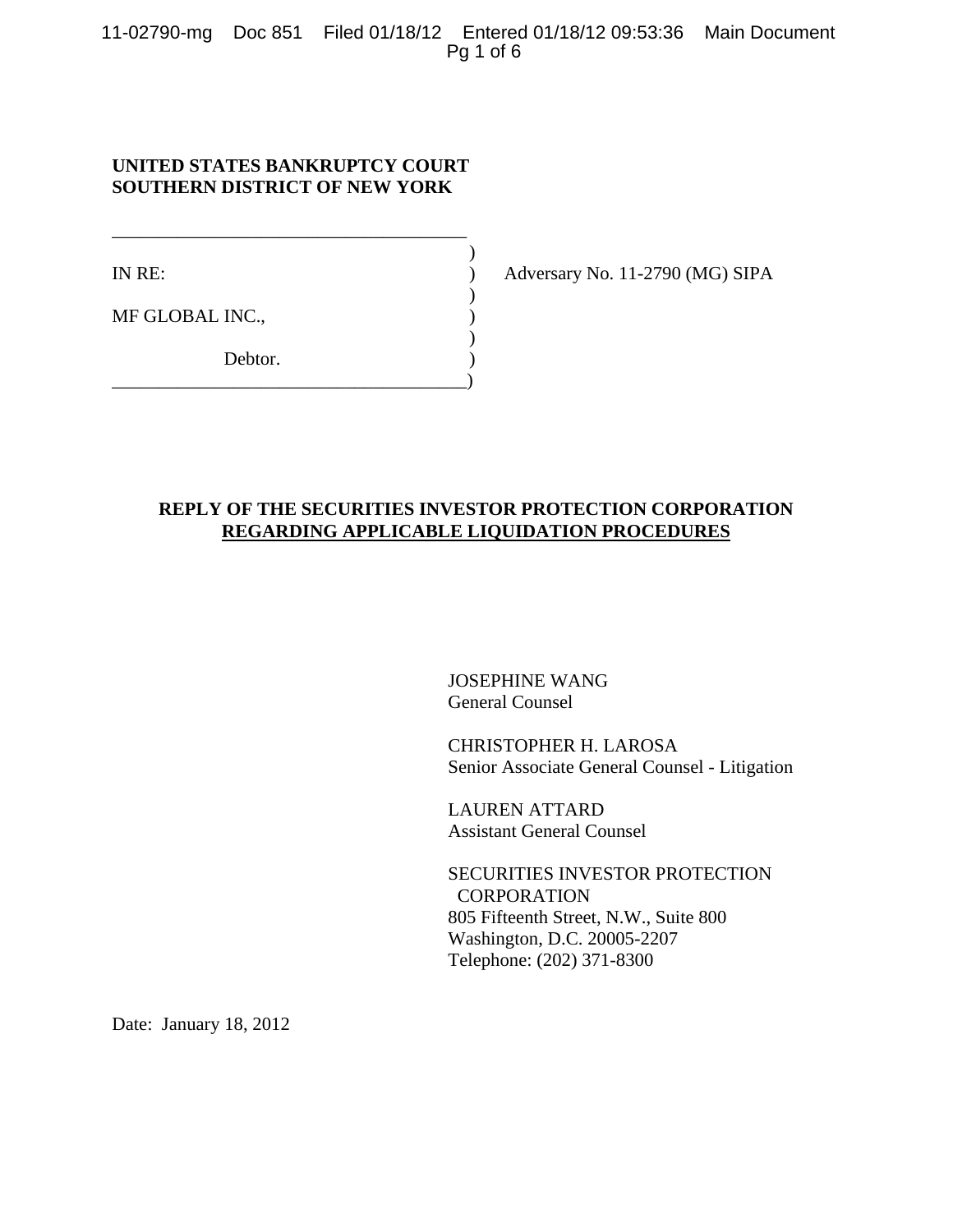## 11-02790-mg Doc 851 Filed 01/18/12 Entered 01/18/12 09:53:36 Main Document Pg 2 of 6

Pursuant to the Court's order of November 17, 2011, the Securities Investor Protection Corporation ("SIPC") submits this reply memorandum regarding the procedures applicable in the instant liquidation proceeding of MF Global, Inc. ("Debtor") under the Securities Investor Protection Act ("SIPA"), 15 U.S.C. §§ 78aaa et seq. SIPC concurs in, and adopts, the SIPA Trustee's ("SIPA Trustee") reply regarding the issues raised by John Cassimatis and by the "Physicals Customers" and "Metals Clients." Sapere Wealth Management LLC, Granite Asset Management, and Sapere CTA Fund, L.P. ("Sapere"), along with the "Commodity Customer Coalition" ("CCC"), raise several additional issues, including: (1) commodities customers are entitled to an absolute priority in all assets held by the Trustee; (2) the Trustee has a conflict between his duty to securities and commodities customers; (3) the Trustee does not have discretion "to ignore the Part 190 rules;" and (4) the Trustee must immediately bring actions to recover missing customer property owed to commodities customers against "each and every entity" that received such property. Louis J. Freeh ("Chapter 11 Trustee"), the trustee for the Chapter 11 proceeding of the Debtor's parent, MF Global Holdings Ltd. ("Holdings"), takes the opposite tack, contending that the Commodity Futures Trading Commission's ("CFTC") Part 190 rules, 17 C.F.R. Part 190, do not apply in this proceeding, and that the Trustee has no power to reallocate property from the Debtor's general estate to the fund of customer property allocable to the Debtor's commodities customers. SIPC responds to these arguments below.

# **APPLICABILITY OF PART 190 RULES, PRIORITY OF COMMODITY CLAIMS, AND ALLOCATION OF ESTATE PROPERTY**

As noted, both Sapere and the CCC suggest that the Trustee has a duty to apply the CFTC's Part 190 rules such that commodity customers enjoy an absolute priority in all estate property, regardless of classification, until their claims have been satisfied in full. According to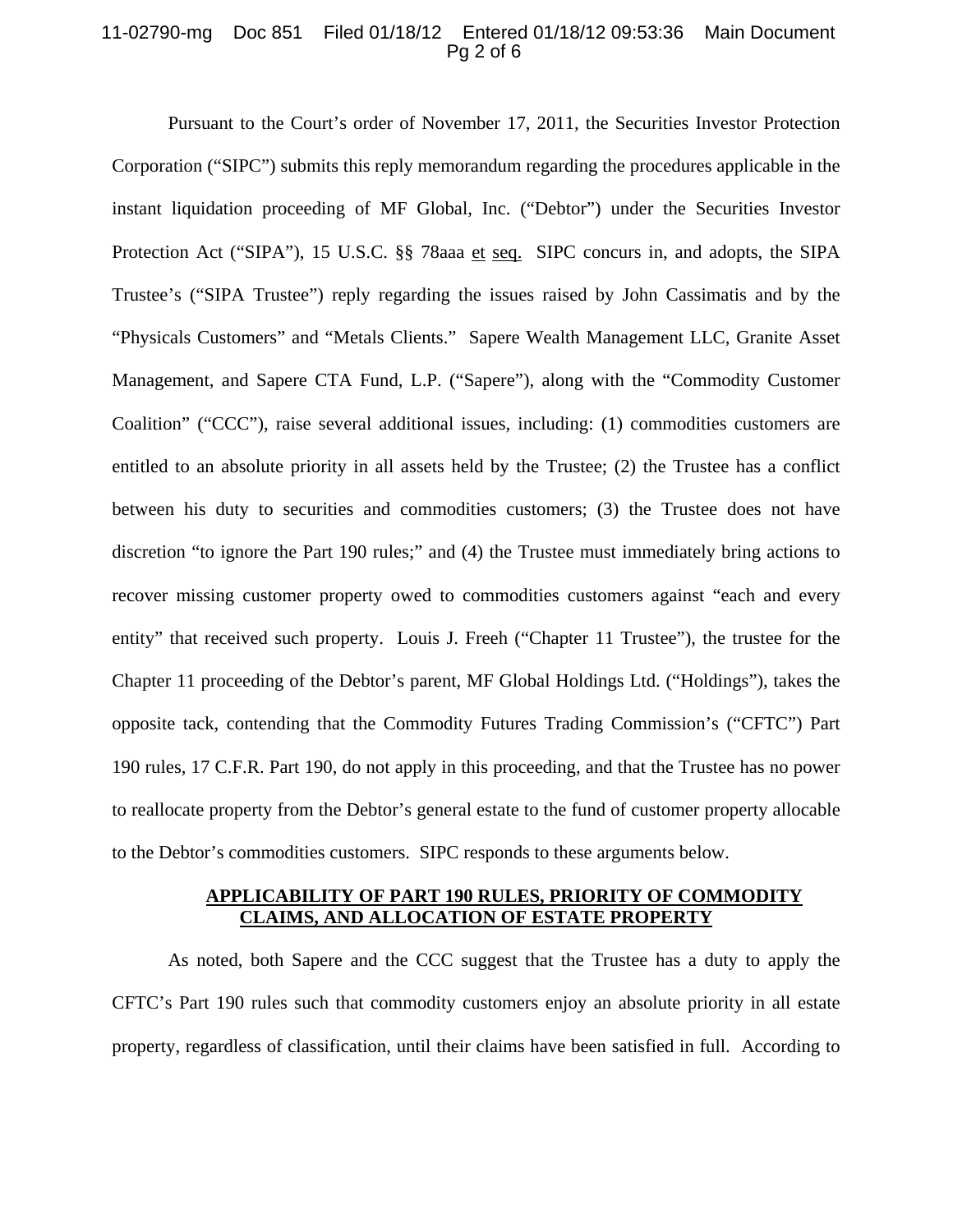### 11-02790-mg Doc 851 Filed 01/18/12 Entered 01/18/12 09:53:36 Main Document Pg 3 of 6

Sapere, this super-priority is justified because "media reports" indicate that the Debtor misappropriated property held for its commodities customers and transferred that property to third parties, using its securities broker-dealer business as a conduit. Sapere concludes that the fund of customer property allocable to the Debtor's commodities customers suffered a shortfall caused by the Debtor's misconduct, and that this purported loss somehow creates an irreconcilable conflict between the Trustee's duties to the Debtor's commodities and securities customers.

Sapere and the CCC misunderstand the law applicable in a SIPA liquidation and assume as fact their speculations regarding events that are still under investigation and as to which no conclusions have been reached. As made clear in the opening memoranda filed by the SIPA Trustee and SIPC, SIPA, by its express terms, balances a trustee's obligations to the Debtor's commodities and securities customers. In this regard, SIPC provides that a SIPA trustee is subject to the duties applicable to a trustee operating under the Commodity Broker Liquidation provisions of Subchapter IV of Chapter 7 of the Bankruptcy Code, 11 U.S.C. §§ 761-67 – and, by extension, the Part 190 rules promulgated by the CFTC to implement those provisions – but only to the extent that those duties are consistent with SIPA or "as otherwise ordered by the court." See SIPA § 78fff-1(b). The statute thus contemplates the liquidation under SIPA of an entity that is both a futures commission merchant and a securities broker-dealer, and provides clear rules about how the liquidation is to be conducted. Ignoring those rules – in fact, inverting them, as Sapere and the CCC suggest – is not an option.

In any event, the only areas where an accommodation of the interests of commodities and securities customers may be in question are the allocation between the commodities, securities, and general estates of any recoveries by the SIPA Trustee, and the possible reallocation of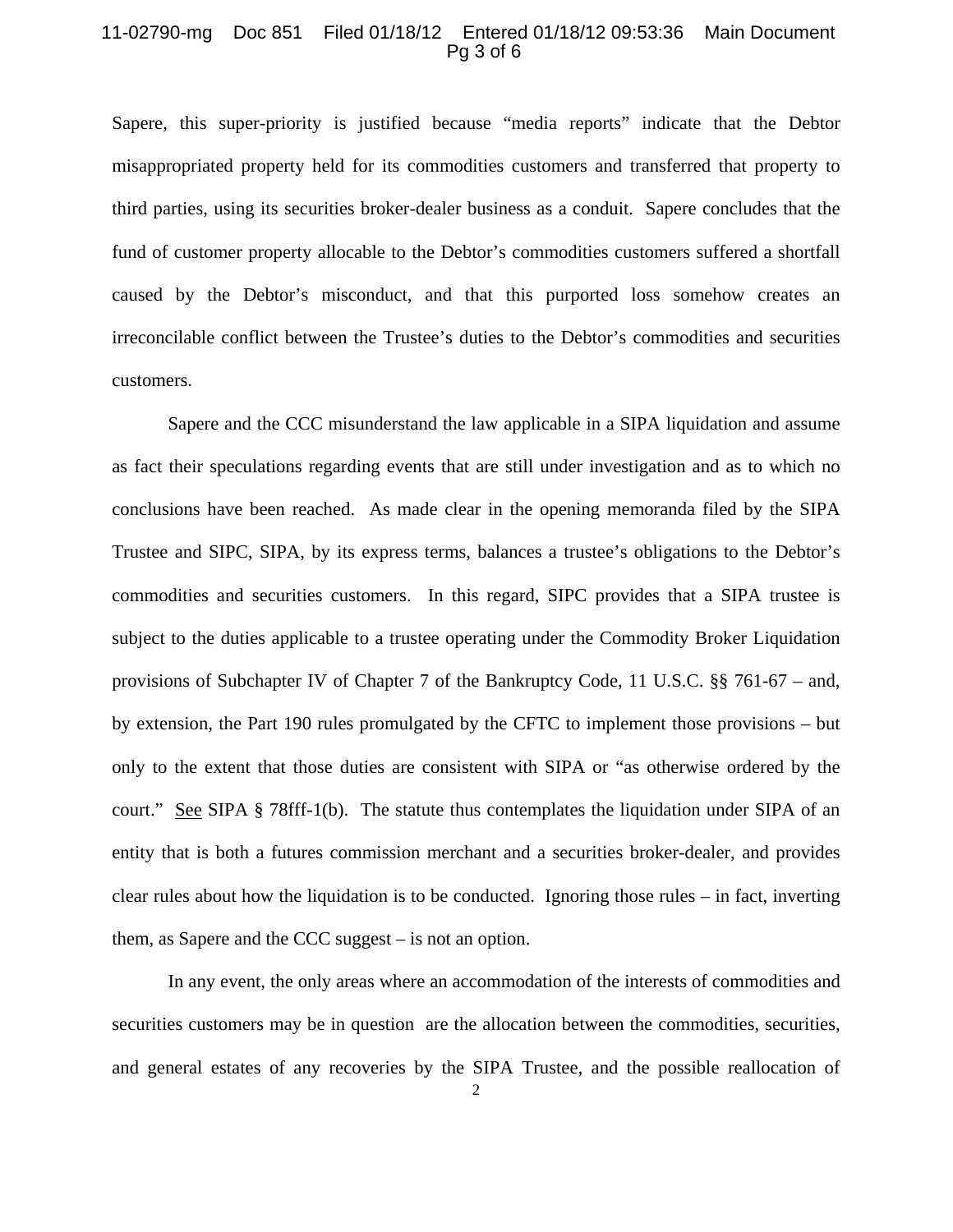### 11-02790-mg Doc 851 Filed 01/18/12 Entered 01/18/12 09:53:36 Main Document Pg 4 of 6

general estate assets to the commodities and securities estates. No such allocation or reallocation is imminent, and any attempt to craft a rule governing such allocations would be premature at this point. Moreover, contrary to Sapere's assertions, the factual predicate necessary for such allocations does not exist at the present time. It is likely, for example, that, to the extent permissible at all, any reallocation of general estate property would be impacted by the relative sizes of the shortfalls in customer property allocable to the commodities and securities estates. "Media reports" notwithstanding, the SIPA Trustee repeatedly has made clear that he has not concluded his investigation and is not certain of either the magnitude of any shortfall in customer property or how any such shortfall can or should be allocated between the Debtor's commodities and securities estates.

For the same reason, it would be premature for the Court to address the question whether the Trustee, and/or the Court, has the power to reallocate general estate assets to the commodities estate. Sapere and the CCC insist that such reallocation is not only permissible, but mandatory, while the Chapter 11 Trustee asserts the contrary, citing the only case that has explored the issue. See In re Griffin Trading Co., 245 B.R. 291, 308-19 (Bankr. N.D. Ill. 2000), vacated as mooted sub nom., Inskeep v. MeesPierson N.V. (In re Griffin Trading Co.), 270 B.R. 882 (N.D. Ill. 2001). Not only has the SIPA Trustee not reached a conclusion as to the amount of any shortfalls, he has noted that there is not at this time a substantial general estate property to allocate should it appear possible to do so. As the Trustee has not proposed any reallocation of general estate assets, and as the factual predicate for any such reallocation is missing, the Court should not attempt to resolve this issue at present. Instead, the Court should do so only in the context of an appropriate factual record, and upon the Trustee's request, at a later stage in the Trustee's investigation.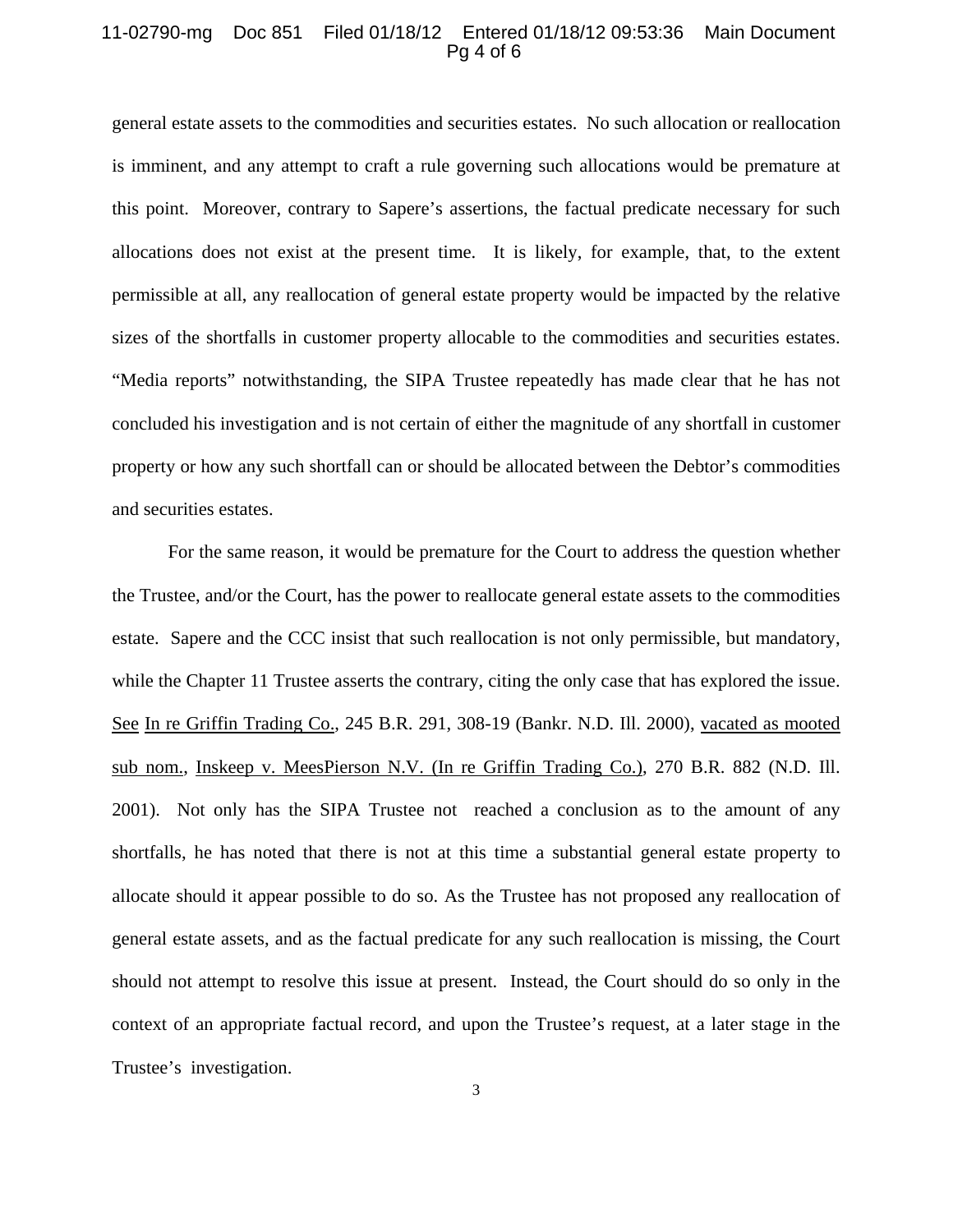#### 11-02790-mg Doc 851 Filed 01/18/12 Entered 01/18/12 09:53:36 Main Document Pg 5 of 6

#### **AVOIDANCE ACTIONS**

 In the same vein, the CCC next argues that the Trustee should be ordered to immediately commence avoidance actions against "each and every entity" that received transfers of customer property from the Debtor. Again, this argument is premised on an incorrect understanding of the law and an assumption of facts not yet established or known. To the extent consistent with SIPA, Chapters 1, 3, and 5, and Subchapters I and II (and IV, in this case) of Chapter 7, apply in a SIPA liquidation. See SIPA § 78fff(b). Accordingly, consistent with SIPA, and with limited modifications not relevant here, a SIPA trustee has the same powers and duties as a trustee in a Chapter 7 proceeding. See SIPA §§ 78fff-1(a) and (b). Those powers include discretion concerning whether to bring the avoidance actions provided for in the Bankruptcy Code and under state law made applicable by the Code. See, e.g., In re Tognetti, 2006 WL 2587544 at  $*8$ (Bankr. S.D.N.Y. June 21, 2006); In re Toronto, 165 B.R. 746, 755 n. 12 (Bankr. D. Conn. 1994) ("[W]hether or not to seek the avoidance of a preference rests in the discretion of the trustee…").

 For the reasons stated above, the Trustee does not presently have the factual predicate necessary to enable him to make informed decisions concerning whether and against whom to bring avoidance actions, and there is no reason to require him to make those decisions now. The applicable limitations periods extend for several years into the future, and the Trustee's investigation of the events surrounding the Debtor's failure is ongoing and has not been completed. See, e.g., 11 U.S.C. § 546(a); Lippe v. Bairnco Corp., 225 B.R. 846, 852-53 (S.D.N.Y. 1998) (describing statute of limitation for claims brought under New York's Debtor Creditor Law).